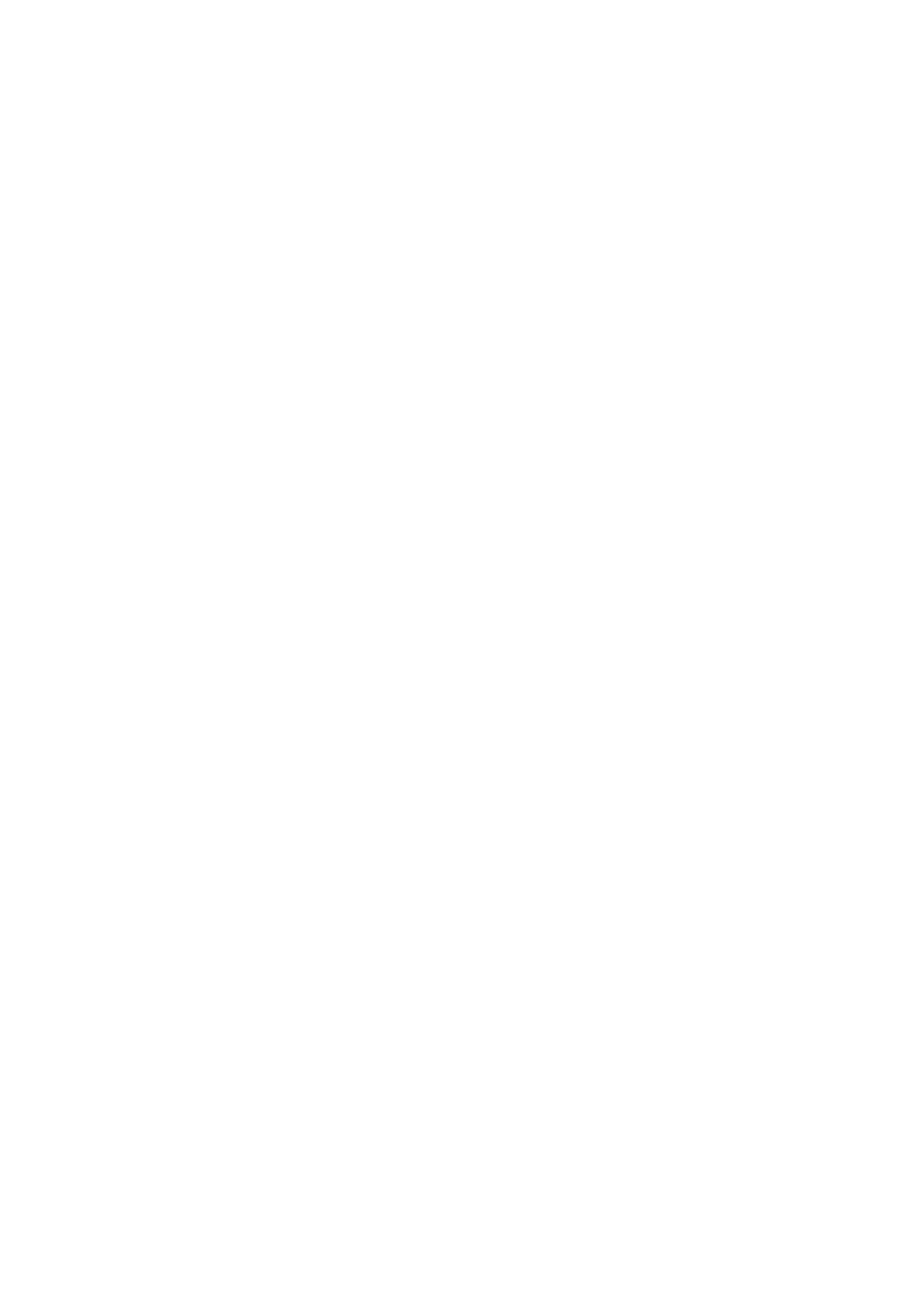## Amending coherence-breaking channels via unitary operations

Long-Mei Yang<sup>1</sup>, Bin Chen<sup>2</sup>, Shao-Ming Fei <sup>1</sup>, Zhi-Xi Wang<sup>1</sup>\*

<sup>1</sup> School of Mathematical Sciences, Capital Normal University, Beijing 100048, China <sup>2</sup>School of Mathematical Sciences, Tianjin Normal University, Tianjin 300387, China

#### Abstract

The coherence-breaking channels play a significant role in quantum information theory. We study the coherence-breaking channels for qubit systems and give a method to amend the coherencebreaking channels by applying unitary operations. For given incoherent channel Φ, we give a necessary and sufficient condition for the channel to be a coherence-breaking channel and amend it via unitary operations. For incoherent channels Φ that are not coherence-breaking ones, we consider  $\Phi \circ \Phi$  and give the conditions for coherence-breaking and channel amendment as well.

*Key words:* coherence-breaking channel, incoherent channel, coherence-breaking index.

#### 1 Introduction

Originating from quantum superposition, quantum coherence has been a cornerstone of quantum information theory. It is of fundamental importance in quantum information processing such as quantum reference frames [1, 2, 3], transport in biological systems [4, 5] and quantum thermodynamics [6, 7]. In recent years, the resource theories of quantum coherence have been rapidly developed [8, 9, 10]. The free operations, the free states and the resource states are three basic ingredients in a quantum resource theory. In the resource theory of quantum coherence, the free states are the incoherent states whose density matrices are diagonal under the reference basis. The free operations are the incoherent operations Φ.

An important aspect in the study of resource theories is related to the evolution under the action of a channel. For example, in the entanglement resource theory, entanglement-breaking channels (EBCs) have been characterized completely [11, 12, 13]. In Ref. [14], Cuevas *et al.* amended EBCs by using unitary operations. Of special interest to us is the coherence-breaking channel and its amendment. Recently, in Ref. [15], Bu *et al.* introduced two kinds of coherence-breaking channels (CBCs). In addition, they devoted to the coherence-breaking indices of incoherent quantum channels

<sup>∗</sup>Corresponding author: wangzhx@cnu.edu.cn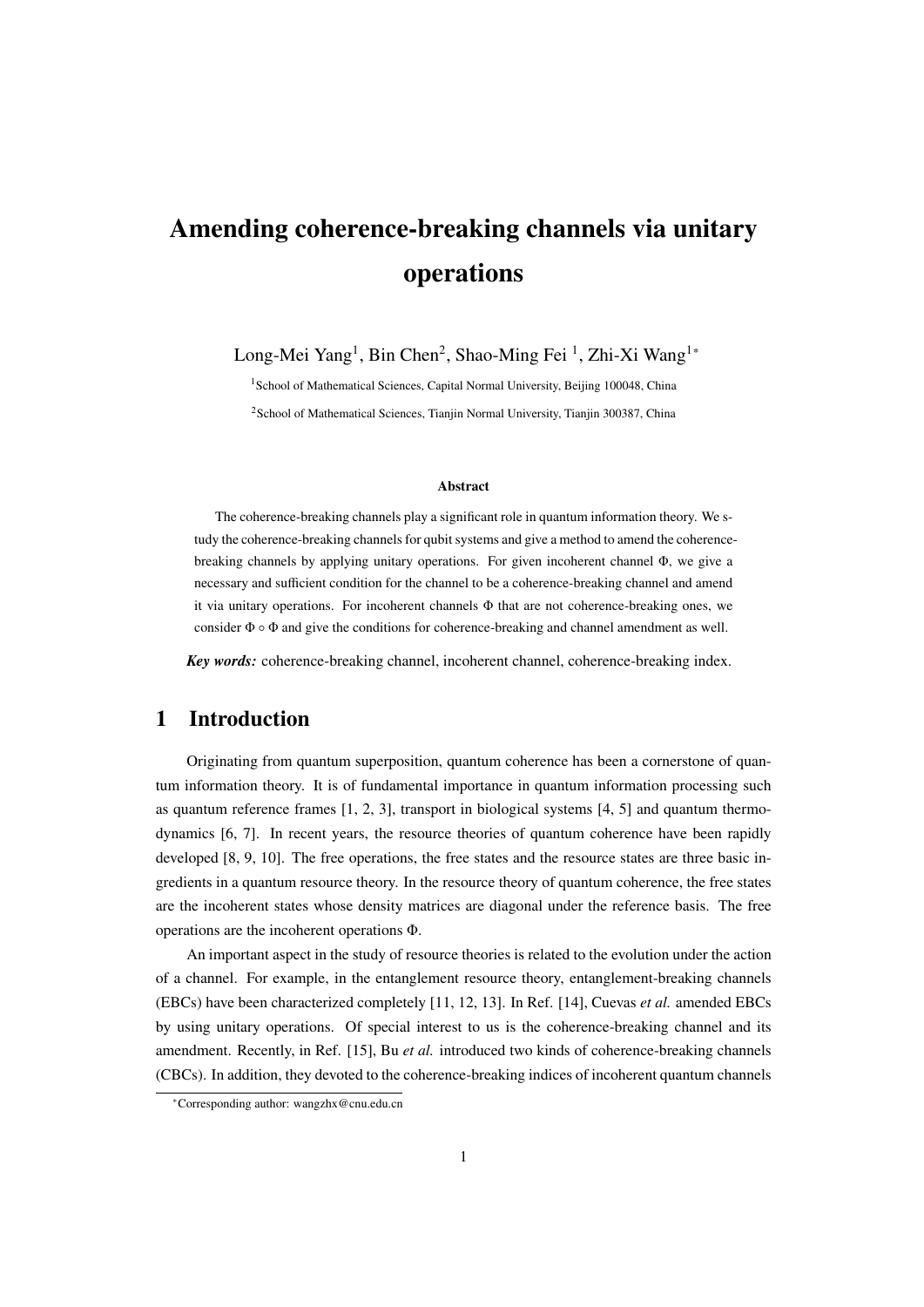and presented various examples to elucidate this concept. Based on these works, we give a specific expression of a qubit coherence-breaking channel (CBC) and try to amend it via unitary operations. In many practical situations, a quantum channel can be represented as the consecutive application of a given elementary map Φ repeated *n* times with *n* a positive integer. In this case, the full channel is given by  $\Phi^n = \Phi \circ \cdots \circ \Phi$ . | {z } *n times*

In this paper, we first give explicit expressions for incoherent channels  $\Phi$  and  $\Phi^2$  being CBCs, respectively. Then we amend  $\Phi$  and  $\Phi$ <sup>2</sup> via unitary operations.

#### 2 Preliminaries

In this section, we first introduce some relevant basic concepts that are required in presenting our main results.

For a *d*-dimensional quantum system and a fixed reference basis  $\{|i\rangle\}$ , the  $l_1$  norm of coherence  $C_{l_1}$  of a state  $\rho$  is given as  $C_{l_1}(\rho) = \sum_{i \neq j} |\langle i | \rho | j \rangle|$ . Any qubit state  $\rho$  can be written as  $\rho = \frac{1}{2}(\mathbb{I} + \vec{r} \cdot \vec{\sigma}) =$  $\frac{1}{2}(\mathbb{I} + r_x\sigma_x + r_y\sigma_y + r_z\sigma_z)$ , where  $\sigma_x, \sigma_y$  and  $\sigma_z$  are Pauli matrices,  $\vec{r}$  is a 3-dimensional Bloch vector with  $|\vec{r}| \leq 1$ .

A quantum channel Φ is a linear completely positive and trace preserving (CPTP) map [16]. The action of a qubit quantum channel  $\Phi$  on a state  $\rho$  can be expressed by a real 4  $\times$  4 matrix ſ 1  $\mathbf{0}_{1\times 3}$ −→<sup>n</sup> *<sup>M</sup>*  $\lambda$  $\begin{array}{c} \end{array}$ which transforms the vector  $(1, r_x, r_y, r_z)$  to the one of  $\Phi(\rho)$ . Obviously, the action of a qubit quantum channel  $\Phi$  is completely characterized by  $(M, \vec{n})$  and the iterated channel  $\Phi^n$  is characterized by  $(M^n, (\sum_{k=0}^{n-1} M^k)\vec{\mathbf{n}})$ .

A non-coherence-generating channel (NC)  $\tilde{\Phi}$  is a CPTP map from an incoherent state to an incoherent state:  $\tilde{\Phi}(I) \subset I$ , where I denotes the set of incoherent states [17].

Any quantum channel Φ is called an incoherent channel if there exists a Kraus decomposition  $\Phi(\cdot) = \sum_n K_n(\cdot) K_n^{\dagger}$  such that  $\rho_n = \frac{K_n(\rho) K_n^{\dagger}}{\text{Tr}(K_n(\rho) K_n^{\dagger})}$  is incoherent for any incoherent state  $\rho$ . We call incoherent channel Φ a coherence-breaking channel (CBC) if  $\Phi(\rho)$  is an incoherent state for any state  $\rho$  $[15]$ .

Let  $\Phi$  be an incoherent channel, the coherence-breaking index  $n(\Phi)$  of  $\Phi$  is defined as [15]

$$
n(\Phi) = \min\{n \ge 1 : \Phi^n \text{ is a coherence-breaking channel}\}.
$$
 (1)

A rank-2 qubit channel is an NC if and only if it has the Kraus decomposition either as [17]

$$
\Phi^{(1)}(\cdot) = E_1^{(1)}(\cdot)E_1^{(1)\dagger} + E_2^{(1)}(\cdot)E_2^{(1)\dagger} \tag{2}
$$

with

$$
E_1^{(1)} = \begin{pmatrix} e^{i\eta} \cos\theta \cos\phi & 0\\ -\sin\theta \sin\phi & e^{i\xi} \cos\phi \end{pmatrix}, E_2^{(1)} = \begin{pmatrix} \sin\theta \cos\phi & e^{i\xi} \sin\phi\\ e^{-i\eta} \cos\theta \sin\phi & 0 \end{pmatrix}
$$
(3)

or as

$$
\Phi^{(2)}(\cdot) = E_1^{(2)}(\cdot)E_1^{(2)\dagger} + E_2^{(2)}(\cdot)E_2^{(2)\dagger} \tag{4}
$$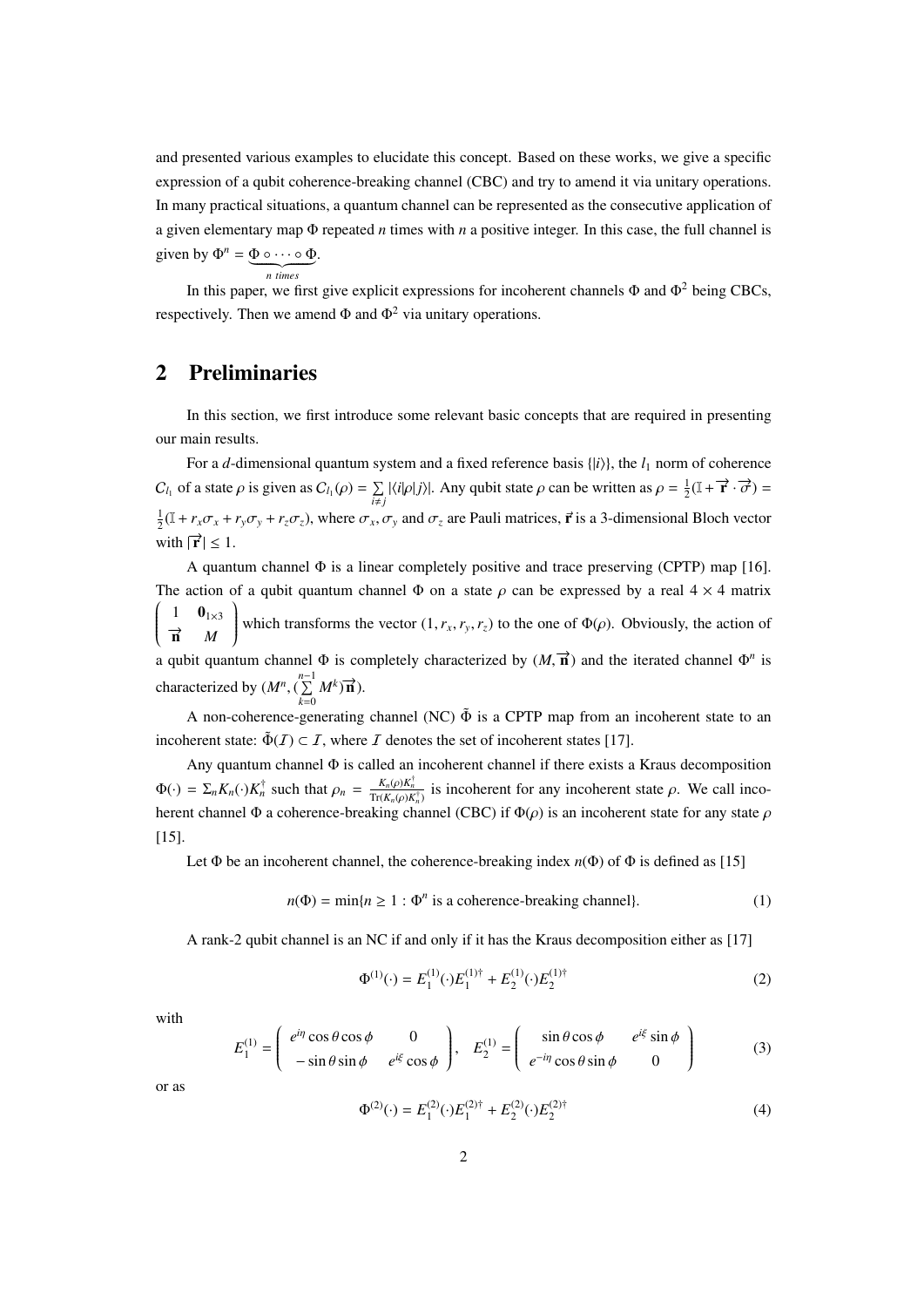with

$$
E_1^{(2)} = \begin{pmatrix} \cos \theta & 0 \\ 0 & e^{i\xi} \cos \phi \end{pmatrix}, \quad E_2^{(2)} = \begin{pmatrix} 0 & \sin \phi \\ e^{i\xi} \sin \theta & 0 \end{pmatrix}, \tag{5}
$$

where  $\theta$ ,  $\phi$ ,  $\xi$  and  $\eta$  are all real numbers. Here we note that  $\Phi^{(1)}$  is not an incoherent channel unless  $\sin \theta \cos \theta \sin \phi \cos \phi = 0$  and  $\Phi^{(2)}$  is an incoherent channel.

### 3 Coherence-breaking channels

First we give a necessary and sufficient condition for an incoherent channel being a CBC. If an incoherent channel  $\Phi$  is not a coherence-breaking channel, we can give a consecutive application of Φ repeated 2 times (*n*(Φ) = 2), i.e., to find a necessary and sufficient condition for Φ<sup>2</sup> being a CBC. For the case of  $n(\Phi) \geq 3$ , we can get the analogous results similarly.

**Lemma 3.1.** *Let*  $\Phi$  *be an incoherent channel defined by* (2)*, then*  $\Phi$  *is a CBC iff*  $\cos \theta = 0$ *.* 

*Proof.* Any density operator acting on a two-dimensional quantum system can be generally written as

$$
\rho = \left(\begin{array}{cc} a & b \\ b^* & 1 - a \end{array}\right),\tag{6}
$$

where  $|a|^2 + |b|^2 \le 1$ . Substitute (6) into (2), we have

$$
\Phi(\rho) = \begin{pmatrix} A & B \\ B^* & 1 - A \end{pmatrix},\tag{7}
$$

where  $A = a\cos^2\phi + (b^*e^{i\xi} + be^{-i\xi})\sin\theta\sin\phi\cos\phi + (1 - a)\sin^2\phi$  and  $B = be^{i\eta - i\xi}\cos\theta\cos^2\phi +$  $b^* e^{i\xi + i\eta} \cos \theta \sin^2 \phi$ . Then we find  $\Phi(\rho) \in I$  iff  $B = b e^{i\eta - i\xi} \cos \theta \cos^2 \phi + b^* e^{i\xi + i\eta} \cos \theta \sin^2 \phi = 0$  for arbitrary *b*. Let  $b = |b|e^{\beta}$ , where  $\beta \in [0, 2\pi)$ . Thus,  $B = 0$  iff  $e^{-i\eta} |b| \cos \theta (e^{i\xi - i\beta} \cos^2 \phi + e^{i\beta - i\xi} \sin^2 \phi) =$ 0 for arbitrary β and |b|. Particularly, set  $β = ξ$ , we find cos  $θ = 0$ . It is easy to see that Φ is an incoherent channel when  $\cos \theta = 0$ .

**Lemma 3.2.** *Let*  $\Phi$  *be an incoherent channel defined by* (4)*, then*  $\Phi$  *is a CBC iff*  $\sin \theta = 0$ *, cos*  $\phi = 0$  $or \cos \theta = 0$ ,  $\sin \phi = 0$ .

*Proof.* Substitute (6) into (4), we have

$$
\Phi(\rho) = \begin{pmatrix} C & D \\ D^* & 1 - C \end{pmatrix},\tag{8}
$$

where  $C = a \cos^2 \theta + (1 - a) \sin^2 \phi$  and  $D = e^{i\xi} (b \cos \theta \cos \phi + b^* \sin \theta \sin \phi)$ . Then we find  $\Phi$  is a CBC iff  $D = 0$  for arbitrary *b*. Let  $b = |b|e^{\beta}$ . Then  $\Phi$  is a CBC iff  $|b| \sqrt{\cos^2 \beta \cos^2(\theta - \phi) + \sin^2 \beta \cos^2(\theta + \phi)}$  $= 0$  for arbitrary |*b*| and  $\beta$  iff sin  $\theta = 0$ , cos  $\phi = 0$  or cos  $\theta = 0$ , sin  $\phi = 0$ .

Assuming that a given incoherent channel  $\Phi$  is not a CBC, we give a necessary and sufficient conditions for  $\Phi^2$  to be a CBC.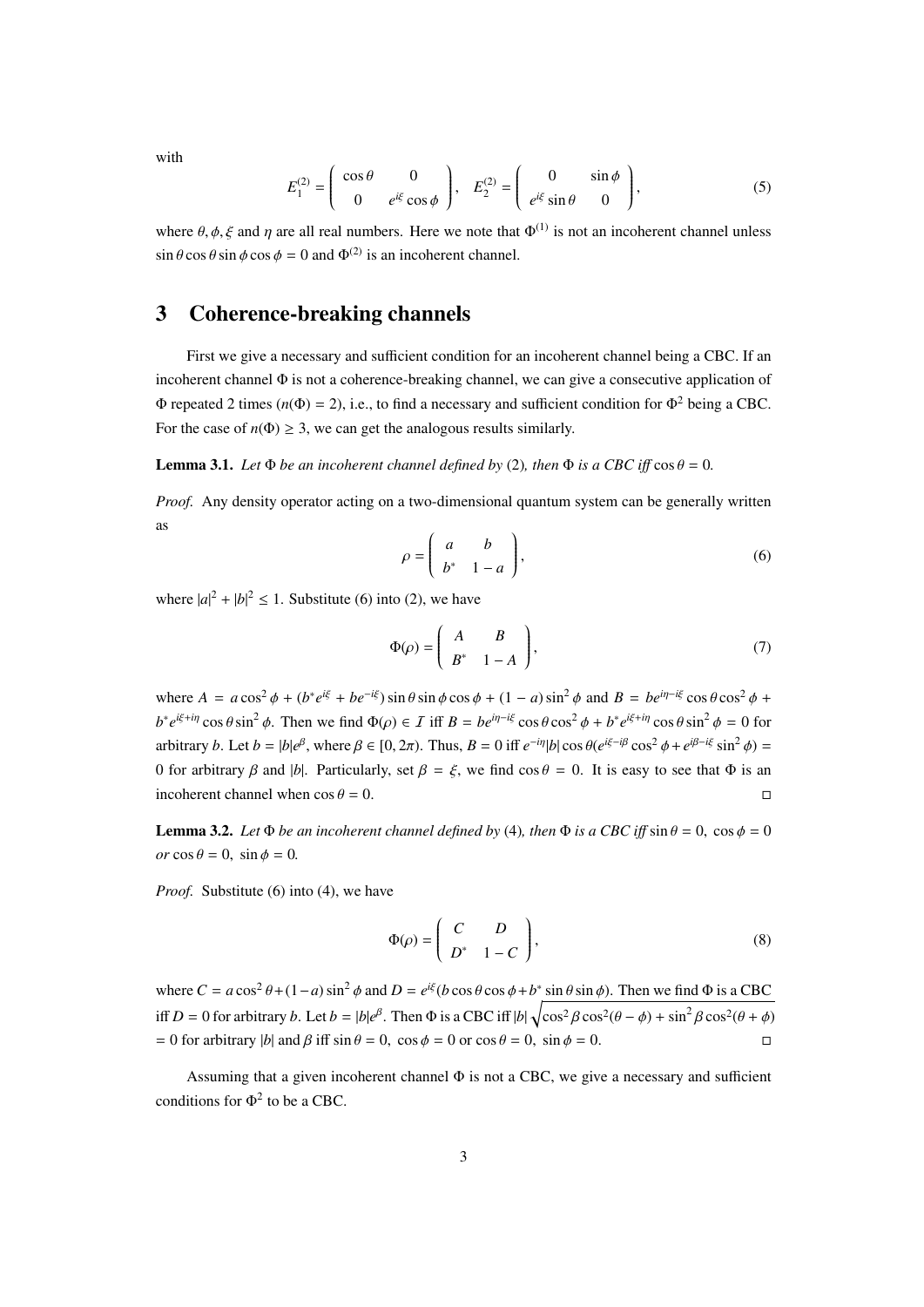As any qubit channel  $\Phi$  that maps  $\rho = \frac{1}{2}(\mathbb{I} + r_x \sigma_x + r_y \sigma_y + r_z \sigma_z)$  to  $\Phi(\rho) = \frac{1}{2}(\mathbb{I} + r_x \sigma_x + r_y \sigma_y + r_z \sigma_z)$ can be give by

$$
\Phi = \begin{pmatrix} 1 & 0 & 0 & 0 \\ n_x & M_{11} & M_{12} & M_{13} \\ n_y & M_{21} & M_{22} & M_{23} \\ n_z & M_{31} & M_{32} & M_{33} \end{pmatrix},
$$
(9)

such that  $\Phi(1, r_x, r_y, r_z)^t = (1, r'_x, r'_y, r'_z)^t$ . Thus,  $\Phi(\rho) \in \mathcal{I}$  for arbitrary single-qubit state  $\rho$  iff  $M_{ij} = 0$ for  $i = 1, 2$  and  $j = 1, 2, 3$ .

**Lemma 3.3.** Let  $\Phi$  be an incoherent channel defined by (2), then  $n(\Phi) = 2$  iff cos  $2\phi = 0$ , sin  $\theta = 0$ *and* sin  $\xi$  sin  $\eta$  + cos  $\xi$  cos  $\eta$  = 0.

*Proof.* It is easy to see  $\sin \theta \cos \theta \sin \phi \cos \phi = 0$ . Comparing (2),(3) with (9), we find  $n_x = n_y$ .  $n_z = M_{13} = M_{23} = 0$ ,  $M_{11} = \cos \theta (\cos \eta \cos \xi + \sin \eta \sin \xi \cos 2\phi)$ ,  $M_{12} = \cos \theta (\sin \eta \cos \xi \cos 2\phi - \theta \sin \eta \cos \xi \cos 2\phi)$  $\cos \eta \sin \xi$ ),  $M_{21} = \cos \theta (\cos \eta \sin \xi \cos 2\phi - \sin \eta \cos \xi)$ ,  $M_{22} = \cos \theta (\cos \eta \cos \xi \cos 2\phi + \sin \eta \sin \xi)$ ,  $M_{31} = 2 \sin \theta \sin \phi \cos \phi \cos \xi$ ,  $M_{32} = -2 \sin \theta \sin \phi \cos \phi \sin \xi$  and  $M_{33} = \cos 2\phi$ . Thus,  $\Phi^2$  is a CBC iff  $M_{11}^2 + M_{12}M_{21} = 0$ ,  $M_{12}(M_{11} + M_{22}) = 0$ ,  $M_{21}(M_{11} + M_{22}) = 0$ ,  $M_{12}M_{21} + M_{22}^2 = 0$  and  $\cos \theta \neq 0$  iff  $\cos 2\phi = 0$ ,  $\cos \theta \neq 0$  and  $\sin \xi \sin \eta + \cos \xi \cos \eta = 0$ . Then we have  $n(\Phi) = 2$  iff  $\cos 2\phi = 0$ ,  $\sin \theta = 0$  and  $\sin \xi \sin \eta + \cos \xi \cos \eta = 0$ .

**Lemma 3.4.** *Let*  $\Phi$  *be an incoherent channel defined by* (4)*, then n*( $\Phi$ ) = 2 *iff one of the following three conditions holds.*

(i)  $\cos 2\xi = 0$  *and*  $\cos(\theta + \phi) = \cos(\theta - \phi) \neq 0$ ; (ii)  $\cos(\theta - \phi) = 0$ ,  $\cos \xi = 0$  *and*  $\cos(\theta + \phi) \neq 0$ ;

(iii)  $\cos(\theta + \phi) = 0$ ,  $\cos \xi = 0$  *and*  $\cos(\theta - \phi) \neq 0$ .

*Proof.* Comparing (4),(5) with (9), we find  $n_x = n_y = M_{13} = M_{23} = M_{31} = M_{32} = 0$ ,  $n_z =$  $\sin^2 \phi - \sin^2 \theta$ ,  $M_{11} = \cos \xi \cos(\theta - \phi)$ ,  $M_{12} = \sin \xi \cos(\theta + \phi)$ ,  $M_{21} = -\sin \xi \cos(\theta - \phi)$ ,  $M_{22} =$  $-\cos \xi \cos(\theta + \phi)$  and  $M_{33} = \cos^2 \theta - \sin^2 \phi$ . Thus,  $n(\Phi) = 2$  iff  $M_{11}^2 + M_{12}M_{21} = 0$ ,  $M_{12}(M_{11} + M_{22}) =$ 0,  $M_{21}(M_{11} + M_{22}) = 0$ ,  $M_{12}M_{21} + M_{22}^2 = 0$ , sin  $\theta \cos \phi \neq 0$  and  $\cos \theta \sin \phi \neq 0$ , which implying one of the three conditions above holds.

#### 4 Amending coherence-breaking channels

In this section, we discuss the amendment of CBCs. We show that a CBC Φ can be amended via unitary operations  $Λ_{\alpha}$  through  $Λ_{\alpha} \circ Φ$ . For the case  $n(Φ) = 2$ , the channel can be amended by unitary operations through  $\Phi \circ \Lambda_{\alpha} \circ \Phi$ .

**Lemma 4.1.** Let  $\Phi$  be a CBC defined by (2), there always exists a unitary operation  $\Lambda_{\alpha}$  that can *amend*  $\Phi$  *by*  $\Lambda_{\alpha} \circ \Phi$ *.*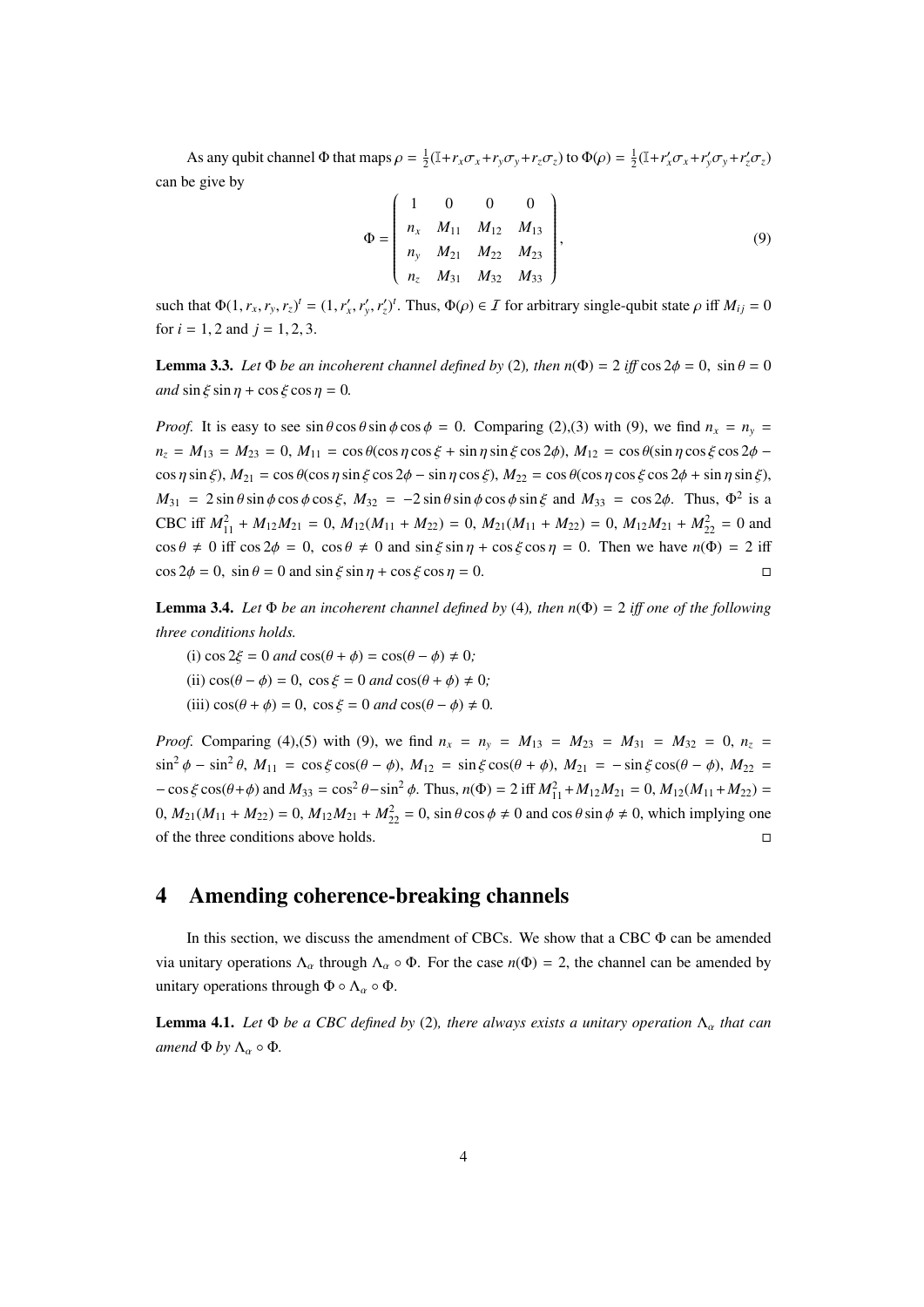*Proof.* Any general unitary operation can be written as  $\Lambda_{\alpha}(\cdot)$  =  $\int \cos \alpha - e^{i\alpha_1} \sin \alpha$  $\overline{\mathcal{C}}$  $e^{i\alpha_2}$  sin  $\alpha$  *e*<sup>*i*α<sub>3</sub></sup> cos  $\alpha$  $\lambda$  $\begin{array}{c} \end{array}$ (·)

ſ  $\cos \alpha$   $e^{-i\alpha_2} \sin \alpha$  $-e^{-i\alpha_1}\sin\alpha$  *e*<sup>-*i*α<sub>3</sub></sup> cos α  $\overline{\phantom{a}}$  $\begin{array}{c} \end{array}$ . Comparing it with (9), we get

$$
\Lambda_{\alpha} = \begin{pmatrix} 1 & 0 & 0 & 0 \\ 0 & N_{11} & N_{12} & N_{13} \\ 0 & N_{21} & N_{22} & N_{23} \\ 0 & N_{31} & N_{32} & N_{33} \end{pmatrix},
$$
(10)

where  $N_{11} = \cos^2 \alpha \cos \alpha_3 - \sin^2 \alpha \cos(\alpha_1 - \alpha_2)$ ,  $N_{12} = \sin^2 \alpha \sin(\alpha_1 - \alpha_2) - \cos^2 \alpha \sin \alpha_3$ ,  $N_{13} =$  $\sin 2\alpha \cos \alpha_2$ ,  $N_{21} = \cos^2 \alpha \sin \alpha_3 + \sin^2 \alpha \sin(\alpha_1 - \alpha_2)$ ,  $N_{22} = \sin^2 \alpha \cos(\alpha_1 - \alpha_2) + \cos^2 \alpha \cos \alpha_3$ ,  $N_{23}$  = sin 2*α* sin  $\alpha_2$ ,  $N_{31}$  =  $-\sin 2\alpha \cos \alpha_1$ ,  $N_{32}$  = sin 2*α* sin  $\alpha_1$  and  $N_{33}$  = cos 2*α*. Then we get

$$
\Lambda_{\alpha} \circ \Phi = \begin{pmatrix} 1 & 0 & 0 & 0 \\ 0 & N_{13}M_{31} & N_{13}M_{32} & N_{13}M_{33} \\ 0 & N_{23}M_{31} & N_{23}M_{32} & N_{23}M_{33} \\ 0 & N_{33}M_{31} & N_{33}M_{32} & N_{33}M_{33} \end{pmatrix},
$$
(11)

where  $M_{ij}$  are defined in Lemma 3.1 with *i*,  $j = 1, 2, 3$ . Thus,  $\Lambda \circ \Phi$  is not a CBC iff  $N_{13} \neq 0$  or  $N_{23} \neq 0$  iff sin  $2\alpha \neq 0$ . In other words,  $\Lambda$  can amend  $\Phi$  iff sin  $2\alpha \neq 0$ .

**Lemma 4.2.** Let  $\Phi$  *be a CBC defined by* (4)*, there always exists a unitary operation*  $\Lambda_{\alpha}$  *that can amend*  $\Phi^2$  *by*  $\Lambda_\alpha \circ \Phi$ *.* 

*Proof.* Similar to the proof of Lemma 4.1, we find  $\Lambda_{\alpha}$  can amend  $\Phi$  iff sin  $2\alpha \neq 0$ .

**Lemma 4.3.** *Let*  $\Phi$  *be a CBC defined by* (2) *and*  $n(\Phi) = 2$ *, there always exists a unitary operation*  $\Lambda_{\alpha}$  *that can amend*  $\Phi^2$  *by*  $\Phi \circ \Lambda_{\alpha} \circ \Phi$ *.* 

*Proof.* It is easy to see

$$
\Phi \circ \Lambda_{\alpha} \circ \Phi = \begin{pmatrix} 1 & 0 & 0 & 0 \\ 0 & \tilde{M}_{11} & \tilde{M}_{12} & 0 \\ 0 & \tilde{M}_{21} & \tilde{M}_{22} & 0 \\ 0 & \tilde{M}_{31} & \tilde{M}_{32} & 0 \end{pmatrix},
$$
(12)

where  $\tilde{M}_{11} = M_{11}(M_{11}N_{11} + M_{12}N_{21}) + M_{21}(M_{11}N_{12} + M_{12}N_{22}) + M_{31}(M_{11}N_{13} + M_{12}N_{23}), \tilde{M}_{12} =$  $M_{12}(M_{11}N_{11} + M_{12}N_{21}) + M_{22}(M_{11}N_{12} + M_{12}N_{22}) + M_{32}(M_{11}N_{13} + M_{12}N_{23}), \tilde{M}_{21} = M_{11}(M_{21}N_{11} + M_{22}N_{22}) + M_{22}(M_{11}N_{13} + M_{22}N_{23})$  $M_{22}N_{21}$ ) +  $M_{21}(M_{21}N_{12} + M_{22}N_{22}) + M_{31}(M_{21}N_{13} + M_{22}N_{23})$ ,  $\tilde{M}_{22} = M_{12}(M_{21}N_{11} + M_{22}N_{21}) +$  $M_{22}(M_{21}N_{12} + M_{22}N_{22}) + M_{32}(M_{21}N_{13} + M_{22}N_{23}), \tilde{M}_{31} = M_{11}(M_{31}N_{11} + M_{32}N_{21}) + M_{21}(M_{31}N_{12} + M_{32}N_{21})$  $M_{32}N_{22}$ ) +  $M_{31}(M_{31}N_{13} + M_{32}N_{23})$ ,  $\tilde{M}_{32} = M_{12}(M_{31}N_{11} + M_{32}N_{21}) + M_{22}(M_{31}N_{12} + M_{32}N_{22})$  +  $M_{32}(M_{31}N_{13} + M_{32}N_{23})$  and  $M_{ij}$  and  $N_{ij}$  are defined in Lemmas 3.3 and 4.1, respectively.

Assume sin  $\alpha = 0$ , then we find  $\tilde{M}_{ij} = 0$  iff sin  $\alpha_3 = 0$ , where  $i = 1, 2$  and  $j = 1, 2, 3$ . In other words, if  $\sin \alpha = 0$  and  $\sin \alpha_3 \neq 0$ ,  $\Phi^2$  is amended.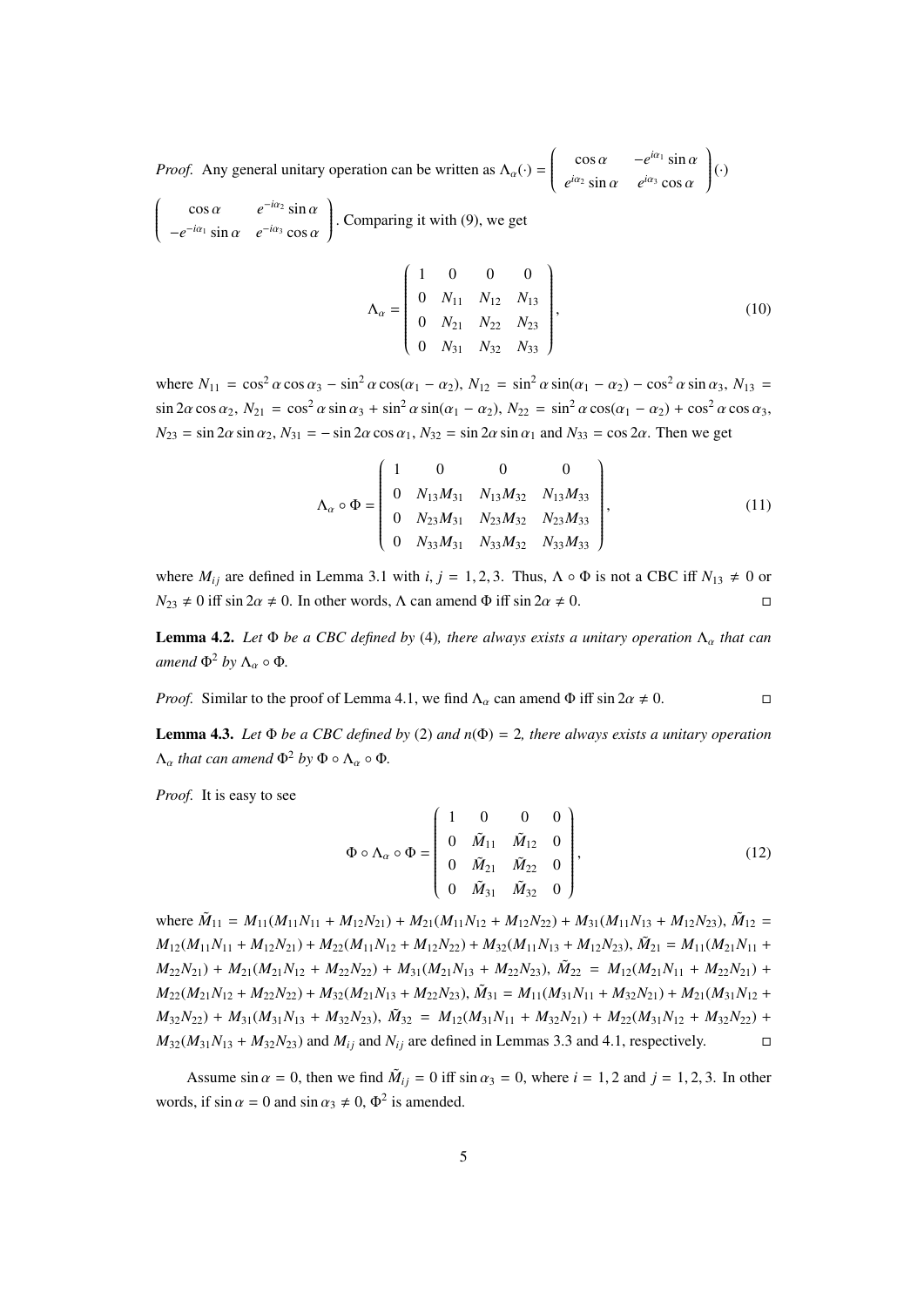**Lemma 4.4.** *Let*  $\Phi$  *be a CBC defined by* (4) *and*  $n(\Phi) = 2$ *, there always exists a unitary operation*  $\Lambda_{\alpha}$  *that can amend*  $\Phi^2$  *by*  $\Phi \circ \Lambda_{\alpha} \circ \Phi$ *.* 

*Proof.* Similar to Lemma 4.3, we obtain

$$
\Phi \circ \Lambda_{\alpha} \circ \Phi = \begin{pmatrix} 1 & 0 & 0 & 0 \\ \tilde{n}_{x} & \tilde{M}_{11} & \tilde{M}_{12} & 0 \\ \tilde{n}_{y} & \tilde{M}_{21} & \tilde{M}_{22} & 0 \\ \tilde{n}_{z} & \tilde{M}_{31} & \tilde{M}_{32} & 0 \end{pmatrix},
$$
(13)

where  $\tilde{n}_x = n_z(M_{11}N_{13} + M_{12}N_{23})$ ,  $\tilde{n}_y = n_z(M_{21}N_{13} + M_{22}N_{23})$ ,  $\tilde{n}_z = n_zM_{33}N_{33}$ ,  $\tilde{M}_{11} = M_{11}(M_{11}N_{11} + M_{12}N_{23})$  $M_{12}N_{21}$ ) +  $M_{21}(M_{11}N_{12} + M_{12}N_{22})$ ,  $\tilde{M}_{12} = M_{12}(M_{11}N_{11} + M_{12}N_{21}) + M_{22}(M_{11}N_{12} + M_{12}N_{22})$ ,  $\tilde{M}_{13} = M_{33}(M_{11}N_{13} + M_{12}N_{23}), \ \tilde{M}_{21} = M_{11}(M_{21}N_{11} + M_{22}N_{21}) + M_{21}(M_{21}N_{12} + M_{22}N_{22}), \ \tilde{M}_{22} =$  $M_{12}(M_{21}N_{11}+M_{22}N_{21})+M_{22}(M_{21}N_{12}+M_{22}N_{22}), \tilde{M}_{23}=M_{33}(M_{21}N_{13}+M_{22}N_{23}), \tilde{M}_{31}=M_{11}M_{33}N_{31}+M_{32}N_{32}$  $M_{21}M_{33}N_{32}$ ,  $\tilde{M}_{32} = M_{12}M_{33}N_{31} + M_{22}M_{33}N_{32}$ ,  $\tilde{M}_{33} = M_{33}^2N_{33}$  and  $M_{ij}$ ,  $N_{ij}$  are from Lemmas 3.4 and 4.1, respectively.

(i) cos  $2\xi = 0$  and cos( $\theta + \phi$ ) = cos( $\theta - \phi$ )  $\neq 0$ 

Assume sin  $\alpha = 0$ , then we find  $\tilde{M}_{ij} = 0$  iff sin  $\alpha_3 = 0$ , where  $i = 1, 2$  and  $j = 1, 2, 3$ . In other words, if  $\sin \alpha = 0$  and  $\sin \alpha_3 \neq 0$ ,  $\Phi^2$  is amended.

(ii)  $\cos(\theta - \phi) = 0$ ,  $\cos \xi = 0$  and  $\cos(\theta + \phi) \neq 0$ In this case,

$$
\Phi \circ \Lambda \circ \Phi = \begin{pmatrix} 1 & 0 & 0 & 0 \\ \tilde{n}_x & 0 & M_{12}^2 N_{21} & M_{12} M_{33} N_{23} \\ \tilde{n}_y & 0 & 0 & 0 \\ \tilde{n}_z & 0 & 0 & 0 \end{pmatrix} .
$$
 (14)

Thus,  $\Phi \circ \Lambda \circ \Phi$  is not a CBC iff  $N_{21} \neq 0$  or  $N_{23} \neq 0$ .

(iii)  $\cos(\theta + \phi) = 0$ ,  $\cos \xi = 0$  and  $\cos(\theta - \phi) \neq 0$ 

Similar to (ii), we have for  $N_{12} \neq 0$  or  $N_{13} \neq 0$ , the channel Φ can be amended.

Now we give examples to illustrate our results about the coherence-breaking channel's amendment.

**Example 4.1** Consider an incoherent qubit quantum channel  $\Phi$  characterized by  $(M, \vec{n})$  with *M* =  $\begin{pmatrix} 0 & 0 & 0 \end{pmatrix}$  0 0 0  $0 \quad 0 \quad \mu$ ſ  $\begin{array}{c} \hline \end{array}$ , where  $\mu$  is a real number and  $\vec{\mathbf{n}} = (0, 0, 0)^{\top}$ . For  $|\mu| \leq 1$ ,  $\Phi$  is an incoherent chan-

nel [18, 19]. It is easy to see that  $\Phi$  is a CBC. Set a unitary operation as  $\Lambda(\cdot)$  =  $\int \cos \alpha - \sin \alpha$  $\overline{\mathcal{C}}$  $\sin \alpha$  cos  $\alpha$  $\overline{\phantom{a}}$  $\begin{array}{c} \end{array}$ (·)

ſ  $\overline{\mathcal{C}}$  $\cos \alpha$   $\sin \alpha$  $-\sin \alpha \cos \alpha$ ſ  $\begin{array}{c} \end{array}$ with sin  $2\alpha \neq 0$ . We obtain that  $\Lambda \circ \Phi$  is not a CBC, i.e., the channel  $\Phi$  is amended.

**Example 4.2** Consider an incoherent qubit quantum channel  $\Phi$  characterized by  $(M, \vec{n})$  with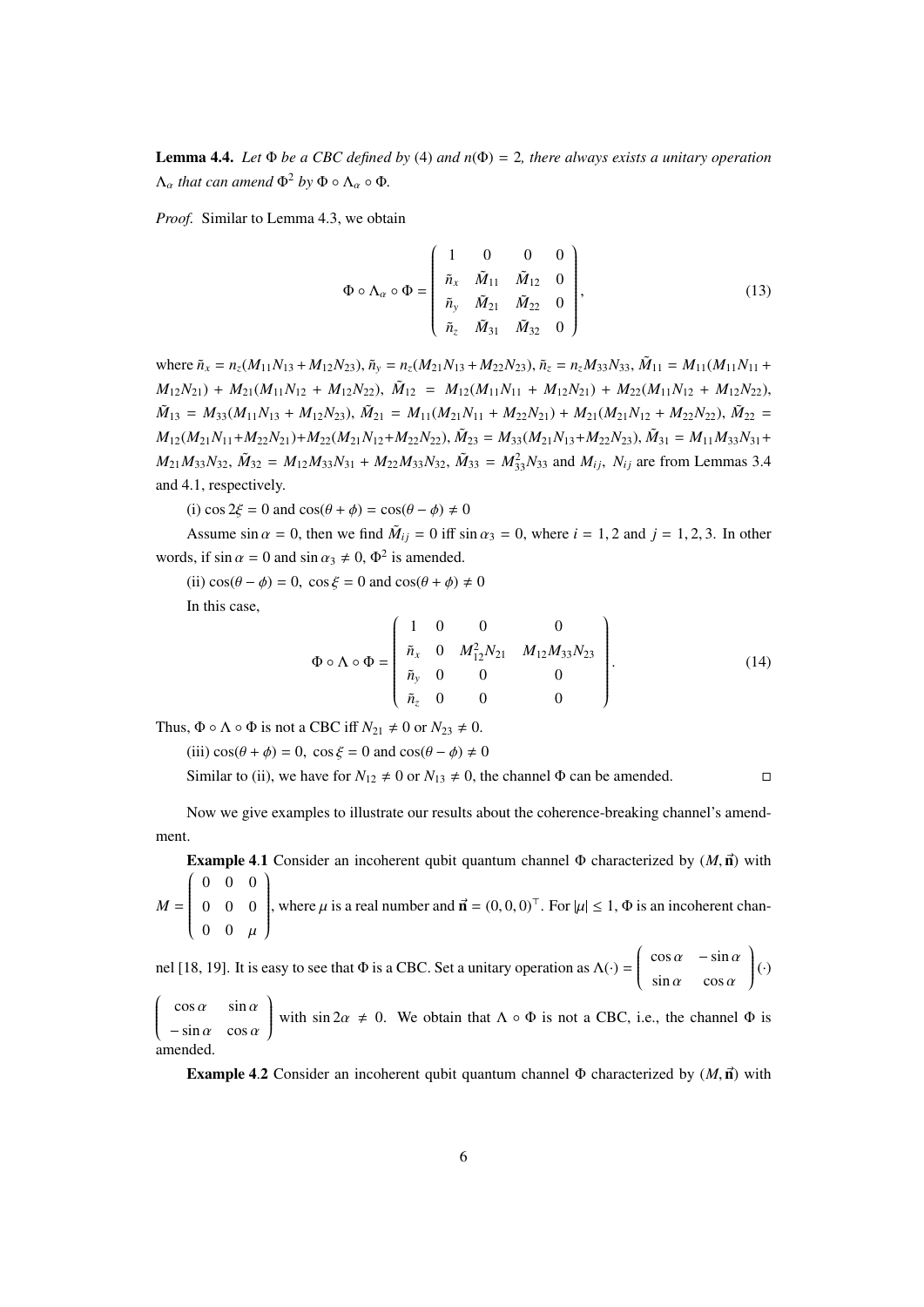*M* =  $\begin{pmatrix} 0 & \gamma & 0 \end{pmatrix}$  $\overline{\phantom{a}}$ 0 0 0 0 0 0  $\mathcal{I}_{\mathcal{I}}$  $\begin{array}{c} \hline \end{array}$ , where  $\gamma$  is a real number and  $\vec{\mathbf{n}} = (0, 0, 0)^T$ . For  $|\gamma| \leq 1$ ,  $\Phi$  is an incoherent channel [18, 19]. It is easy to see that  $n(\Phi) = 2$ . Set a unitary operation as  $\Lambda(\cdot)$  =  $\begin{pmatrix} 1 & 0 \\ 0 & 0 \\ 0 & 0 \\ 0 & 0 \end{pmatrix}$  $\overline{\mathcal{C}}$ 0  $e^{i\alpha_3}$ ſ  $\begin{array}{c} \end{array}$ (·)  $\begin{pmatrix} 1 & 0 \\ 0 & 0 \\ 0 & 0 \\ 0 & 0 \\ 0 & 0 & 0 \\ 0 & 0 & 0 \\ 0 & 0 & 0 \\ 0 & 0 & 0 & 0 \\ 0 & 0 & 0 & 0 \\ 0 & 0 & 0 & 0 \\ 0 & 0 & 0 & 0 & 0 \\ 0 & 0 & 0 & 0 & 0 \\ 0 & 0 & 0 & 0 & 0 \\ 0 & 0 & 0 & 0 & 0 & 0 \\ 0 & 0 & 0 & 0 & 0 & 0 \\ 0 & 0 & 0 & 0 & 0 & 0 \\ 0 & 0 & 0 & 0 & 0 & 0 & 0 \\ 0 & 0 &$  $\overline{\mathcal{C}}$ 0  $e^{-i\alpha_3}$  $\lambda$  $\begin{array}{c} \end{array}$ with sin  $\alpha_3 \neq 0$ . Then we find  $\Phi \circ \Lambda \circ \Phi$  is not a CBC, i.e., the channel is amended.

#### 5 Conclusions

We have discussed the qubit CBCs and give the expressions for the case  $n(\Phi) = 1, 2$ . Furthermore, for the cases  $n(\Phi) = 1$ and  $n(\Phi) = 2$ , we can always find unitary operations  $\Lambda_{\alpha}$  to amend the channel by  $\Lambda_{\alpha} \circ \Phi$  and  $\Phi \circ \Lambda_{\alpha} \circ \Phi$ , respectively. For  $n(\Phi) \geq 3$ , following similar discussion, there also exist unitary operations to amend the channel  $\Phi$  by  $\Phi \circ \Lambda_\alpha \circ \cdots \circ \Lambda_\alpha \circ \Phi$ . In addition, for a qudit | {z } *n* Φ quantum channel Φ, the channel Φ can be amended by Φ ◦ Λ<sup>α</sup> ◦ · · · ◦ Λ<sup>α</sup> ◦ Φ  $\overline{n \Phi}$ with proper unitary operations  $\Lambda_{\alpha}$  when  $n(\Phi) = n$  with *n* a positive integer.

#### References

- [1] S.D. Bartlett, T. Rudolph and R.W. Spekkens, Reference frames, superselection rules, and quantum information. Rev. Mod. Phys. 79, 555 (2007).
- [2] I. Marvian and R. W. Spekkens, The theory of manipulations of pure state asymmetry: I. Basic tools, equivalence classes and single copy transformations. New J. Phys. 15, 033001 (2013).
- [3] I. Marvian and R. W. Spekkens, Modes of asymmetry: the application of harmonic analysis to symmetric quantum dynamics and quantum reference frames. Phys. Rev. A 90, 062110 (2014).
- [4] S. Lloyd, Quantum coherence in biological systems. J. Phys. Conf. Ser. 302, 012037 (2011).
- [5] N. Lambert, Y. N. Chen, Y. C. Chen, C. M. Li, G. Y. Chen and F. Nori, Quantum biology. Nat. Phys. 9, 10 (2013).
- [6] J. Åberg, Catalytic Coherence. Phys. Rev. Lett. **113**, 150402 (2014).
- [7] P. Ćwikliński, M. Studziński, M. Horodecki and J. Oppenheim, Limitations on the Evolution of quantum coherences: Towards fully quantum second laws of thermodynamics. Phys. Rev. Lett. 115, 210403 (2015).
- [8] T. Baumgratz, M. Cramer, and M. B. Plenio, Quantifying coherence. Phys. Rev. Lett. 113, 140401 (2014).
- [9] B. Yadin, J. Ma, D. Girolami, M. Gu, and V. Vedral, Quantum processes which do not use coherence. Phys. Rev. X 6, 041028 (2016).